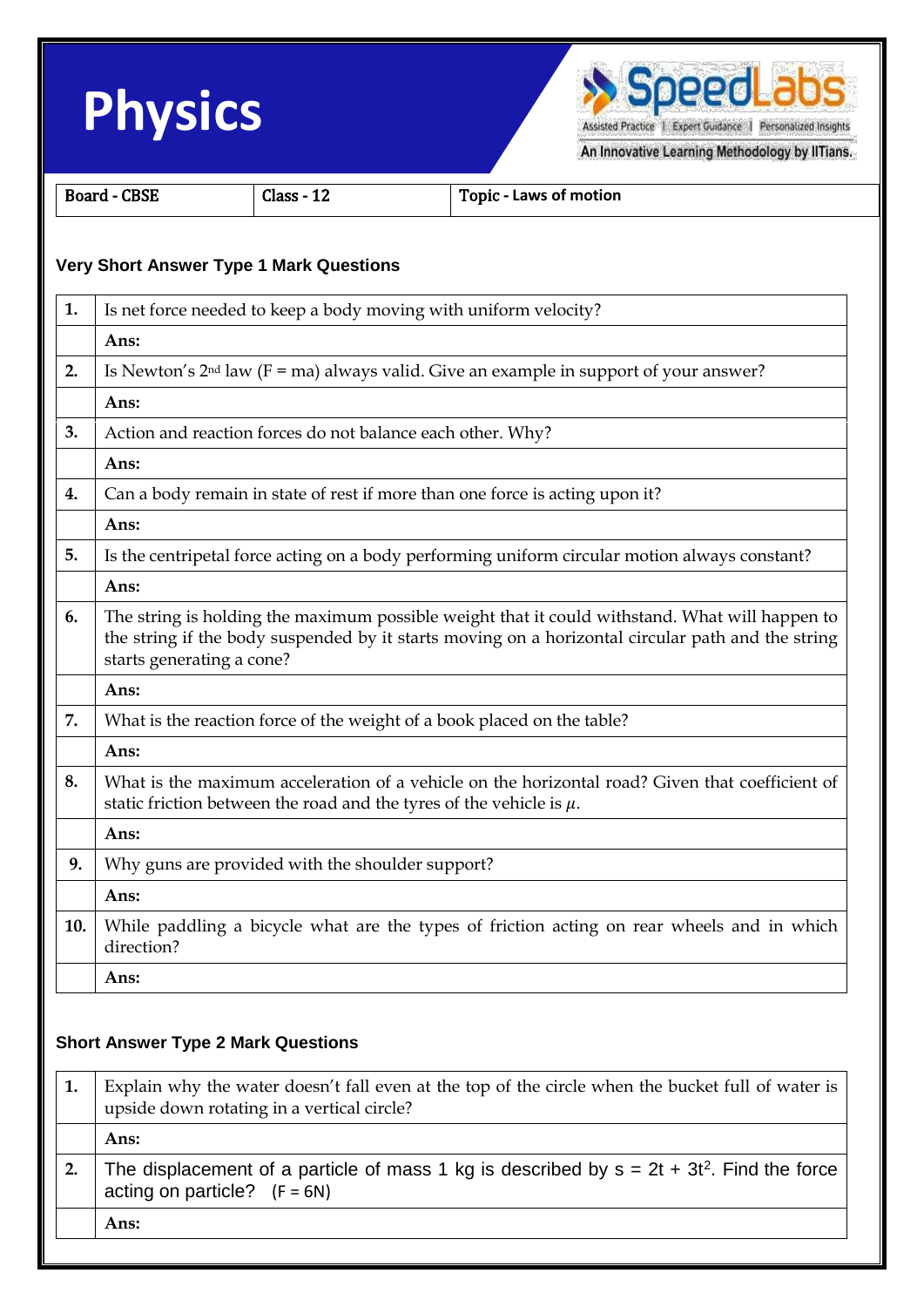| 3.  | A particle of mass 0.3 kg is subjected to a force of $F = -kx$ with $k = 15$ Nm <sup>-1</sup> . What will be its initial<br>acceleration if it is released from a point 10 cm away from the origin?( $a = -5$ ms <sup>-2</sup> )                                                                                                                                                                             |  |  |
|-----|--------------------------------------------------------------------------------------------------------------------------------------------------------------------------------------------------------------------------------------------------------------------------------------------------------------------------------------------------------------------------------------------------------------|--|--|
|     | Ans:                                                                                                                                                                                                                                                                                                                                                                                                         |  |  |
| 4.  | Three forces $F_1$ , $F_2$ and $F_3$ are acting on the particle of mass m which is stationary. If $F_1$ is removed,<br>what will be the acceleration of particle?<br>$(a = F_1/m)$                                                                                                                                                                                                                           |  |  |
|     | Ans:                                                                                                                                                                                                                                                                                                                                                                                                         |  |  |
| 5.  | A spring balance is attached to the ceiling of a lift. When the lift is at rest spring balance reads 50<br>kg of a body hanging on it. What will be the reading of the balance if the lift moves:-<br>(i) Vertically downward with an acceleration of 5 ms <sup>-2</sup><br>(ii) Vertically upward with an acceleration of 5 ms-2<br>(iii) Vertically upward with a constant velocity.<br>Take $g = 10m/s^2$ |  |  |
|     | Ans:                                                                                                                                                                                                                                                                                                                                                                                                         |  |  |
| 6.  | Is larger surface area break on a bicycle wheel more effective than small surface area brake?<br>Explain?                                                                                                                                                                                                                                                                                                    |  |  |
|     | Ans:                                                                                                                                                                                                                                                                                                                                                                                                         |  |  |
| 7.  | Calculate the impulse necessary to stop a 1500 kg car moving at a speed of 25ms <sup>-1</sup> ? (-37500 N-s)                                                                                                                                                                                                                                                                                                 |  |  |
|     | Ans:                                                                                                                                                                                                                                                                                                                                                                                                         |  |  |
| 8.  | Give the magnitude and directions of the net force acting on a rain drop falling freely with a<br>constant speed of $5 \text{ m/s}$ ? ( $F_{\text{Net}} = 0$ )                                                                                                                                                                                                                                               |  |  |
|     | Ans:                                                                                                                                                                                                                                                                                                                                                                                                         |  |  |
| 9.  | A block of mass ,5kg rests on a smooth horizontal table. What steady force is required to give the<br>block a velocity of $2 \text{ m/s}$ in $4 \text{ s?}$ (F = .25N)                                                                                                                                                                                                                                       |  |  |
|     | Ans:                                                                                                                                                                                                                                                                                                                                                                                                         |  |  |
| 10. | Calculate the force required to move a train of 200 quintal up on an incline plane of 1 in 50 with<br>an acceleration of 2 ms-2. The force of friction per quintal is $0.5$ N? (F = 44100N)                                                                                                                                                                                                                  |  |  |
|     | Ans:                                                                                                                                                                                                                                                                                                                                                                                                         |  |  |

## **Short Answer Type 3 Mark Questions**

| 1. | A bullet of mass 0.02 kg is moving with a speed of 10m <sup>-1</sup> s. It penetrates 10 cm of a wooden block<br>before coming to rest. If the thickness of the target is reduced to 6 cm only find the KE of the bullet<br>when it comes out?                                     |
|----|------------------------------------------------------------------------------------------------------------------------------------------------------------------------------------------------------------------------------------------------------------------------------------|
|    | Ans:                                                                                                                                                                                                                                                                               |
| 2. | A man pulls a lawn roller with a force of F. If he applies the force at some angle with the<br>ground. Find the minimum force required to pull the roller if coefficient of static friction<br>between the ground and the roller is $\mu$ ?                                        |
|    | Ans:                                                                                                                                                                                                                                                                               |
| 3. | A ball bounces to 80% of its original height. Calculate the change in momentum?                                                                                                                                                                                                    |
|    | Ans:                                                                                                                                                                                                                                                                               |
| 4. | A pendulum bob of mass 0.1 kg is suspended by a string of 1 m long. The bob is displaced so that<br>the string becomes horizontal and released. Find its kinetic energy when the string makes an angle<br>of (i) $0^\circ$ , (ii) $30^\circ$ , (iii) $60^\circ$ with the vertical? |
|    | Ans:                                                                                                                                                                                                                                                                               |
|    |                                                                                                                                                                                                                                                                                    |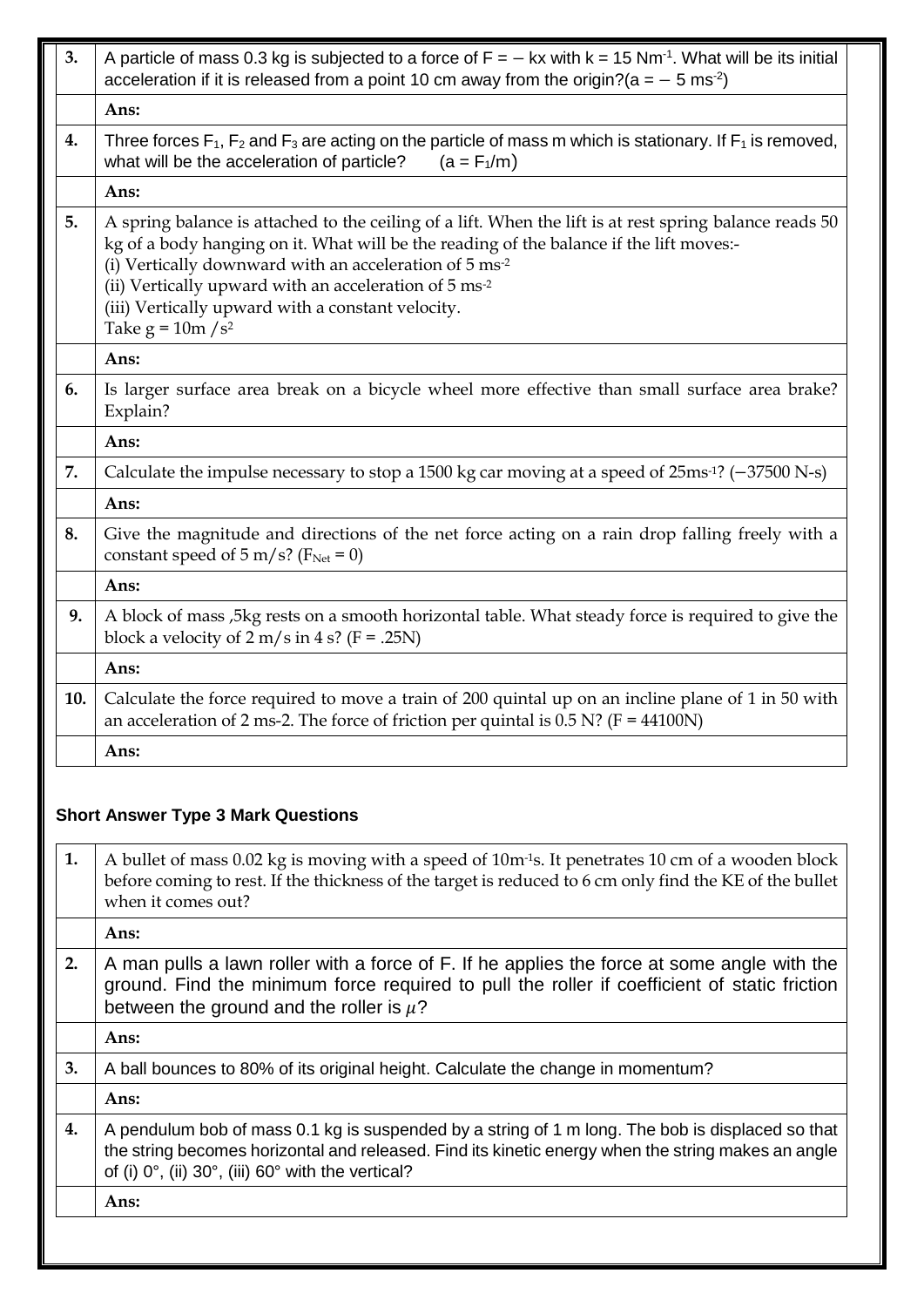| 5.  | The velocity of a particle moving along a circle of radius R depends on the distance covered s as F<br>$=$ 2as where a is constant. Find the force acting on the particle as a function of $s$ ?                                         |
|-----|------------------------------------------------------------------------------------------------------------------------------------------------------------------------------------------------------------------------------------------|
|     | Ans:                                                                                                                                                                                                                                     |
| 6.  | A block is projected horizontally on rough horizontal floor with initial velocity u. The coefficient<br>of kinetic friction between the block and the floor is $\mu$ . Find the distance travelled by the body<br>before coming to rest? |
|     | Ans:                                                                                                                                                                                                                                     |
| 7.  | A locomotive of mass m starts moving so that its velocity v changes according to $v = \sqrt{(\alpha s)}$ , where<br>$\alpha$ is constant and s is distance covered. Find the force acting on the body after time t?                      |
|     | Ans:                                                                                                                                                                                                                                     |
| 8.  | Derive an expression for the centripetal force?                                                                                                                                                                                          |
|     | Ans:                                                                                                                                                                                                                                     |
| 9.  | Find the maximum value of angle of friction and prove that it is equal to the angle of repose?                                                                                                                                           |
|     | Ans:                                                                                                                                                                                                                                     |
| 10. | State and prove Lami's theorem?                                                                                                                                                                                                          |
|     | Ans:                                                                                                                                                                                                                                     |

## **Long Answer Type 5 Marks Questions**

| 1. | Find the maximum and minimum velocity of a vehicle of mass m on a banked road of banking<br>angle $\theta$ , if coefficient of static friction of the wheels of vehicle with the road is $\mu$ ?                                                                                                                                                     |  |  |
|----|------------------------------------------------------------------------------------------------------------------------------------------------------------------------------------------------------------------------------------------------------------------------------------------------------------------------------------------------------|--|--|
|    | Ans:                                                                                                                                                                                                                                                                                                                                                 |  |  |
| 2. | Find the maximum and minimum force applied parallel up the incline on a block of mass<br>m placed on it if angle of inclination is $\theta$ and coefficient of static friction with the block is $\mu$<br>so that the block remains at rest?                                                                                                         |  |  |
|    | Ans:                                                                                                                                                                                                                                                                                                                                                 |  |  |
| 3. | Prove that in case of vertical circular motion circular motion of a body tied to a string velocity at<br>topmost and lowermost point be $\sqrt{(\text{rg})}$ and $\sqrt{5 \text{rg}}$ respectively and tensions in the strings be 0<br>and 6mg respectively?                                                                                         |  |  |
|    | Ans:                                                                                                                                                                                                                                                                                                                                                 |  |  |
| 4. | Find the maximum horizontal velocity that must be imparted to a body placed on the top of a<br>smooth sphere of radius r so that it may not loose contact? If the same body is imparted half the<br>velocity obtained in the first part then find the angular displacement of the body over the smooth<br>sphere when it just loses contact with it? |  |  |
|    | Ans:                                                                                                                                                                                                                                                                                                                                                 |  |  |
| 5. | Find the acceleration of the blocks and the tension in the strings?<br>m <sub>3</sub><br>m <sub>2</sub><br>m <sub>1</sub>                                                                                                                                                                                                                            |  |  |
|    | Ans:                                                                                                                                                                                                                                                                                                                                                 |  |  |
|    |                                                                                                                                                                                                                                                                                                                                                      |  |  |
|    |                                                                                                                                                                                                                                                                                                                                                      |  |  |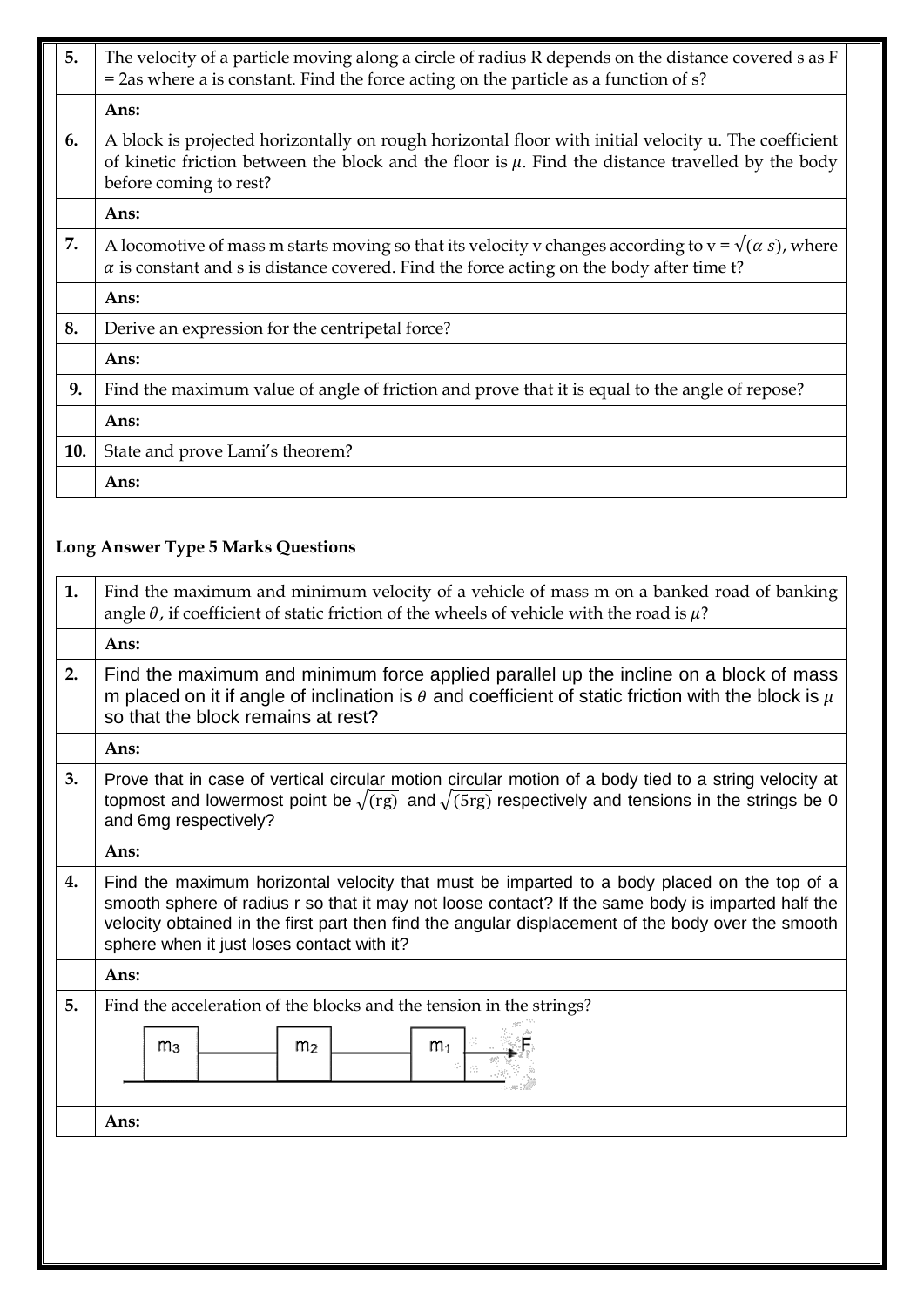| 1.<br>are light? Also find the net force on the clamped pulley?<br>m <sub>2</sub><br>m<br>Ans:<br>2.<br>find the velocity of the third particle and its direction relative to the two other bodies?<br>Ans:<br>3.<br>mass of the rope, $(g = 10 \text{ms}^{-2})$<br>Ans:<br>4.<br>lowermost point. Find its position where it just loses contact with the track?<br>Ans:<br>5.<br>m<br>m <sub>2</sub><br>Find in both the cases<br>(i) Acceleration of the two blocks. (ii) Tension in the clamp holding the fixed pulley?<br>Ans:<br>6.<br>acceleration of the two blocks and tension in the string attached between the two blocks?<br>Ans: | <b>Some Intellectual Stuff</b>                                                                                                                                                                                                                                                                              |
|-----------------------------------------------------------------------------------------------------------------------------------------------------------------------------------------------------------------------------------------------------------------------------------------------------------------------------------------------------------------------------------------------------------------------------------------------------------------------------------------------------------------------------------------------------------------------------------------------------------------------------------------------|-------------------------------------------------------------------------------------------------------------------------------------------------------------------------------------------------------------------------------------------------------------------------------------------------------------|
|                                                                                                                                                                                                                                                                                                                                                                                                                                                                                                                                                                                                                                               | Find the acceleration of the blocks $m_1$ and $m_2$ . All the surfaces are smooth and string and pulley                                                                                                                                                                                                     |
|                                                                                                                                                                                                                                                                                                                                                                                                                                                                                                                                                                                                                                               |                                                                                                                                                                                                                                                                                                             |
|                                                                                                                                                                                                                                                                                                                                                                                                                                                                                                                                                                                                                                               | A body of mass m explodes into three fragments of with masses in the ratio 2:2:6 If the<br>two similar masses move of perpendicular to each other with the speed of 10m/s each,                                                                                                                             |
|                                                                                                                                                                                                                                                                                                                                                                                                                                                                                                                                                                                                                                               |                                                                                                                                                                                                                                                                                                             |
|                                                                                                                                                                                                                                                                                                                                                                                                                                                                                                                                                                                                                                               | A mass of 5 kg is suspended by a rope of length 2m from the ceiling. A horizontal force of 50 N is<br>applied at the midpoint P of the rope? Calculate the angle that the rope makes with the vertical<br>and the tension in the part of the rope between the point of suspension and point P?. Neglect the |
|                                                                                                                                                                                                                                                                                                                                                                                                                                                                                                                                                                                                                                               |                                                                                                                                                                                                                                                                                                             |
|                                                                                                                                                                                                                                                                                                                                                                                                                                                                                                                                                                                                                                               | A body moving inside a smooth vertical circular track is imparted a velocity of $\sqrt{(4 \text{rg})}$ at the                                                                                                                                                                                               |
|                                                                                                                                                                                                                                                                                                                                                                                                                                                                                                                                                                                                                                               |                                                                                                                                                                                                                                                                                                             |
|                                                                                                                                                                                                                                                                                                                                                                                                                                                                                                                                                                                                                                               |                                                                                                                                                                                                                                                                                                             |
|                                                                                                                                                                                                                                                                                                                                                                                                                                                                                                                                                                                                                                               | Mass of both the blocks is m and coefficient of kinetic friction with the ground is $\mu$ . Find the                                                                                                                                                                                                        |
|                                                                                                                                                                                                                                                                                                                                                                                                                                                                                                                                                                                                                                               |                                                                                                                                                                                                                                                                                                             |
|                                                                                                                                                                                                                                                                                                                                                                                                                                                                                                                                                                                                                                               |                                                                                                                                                                                                                                                                                                             |